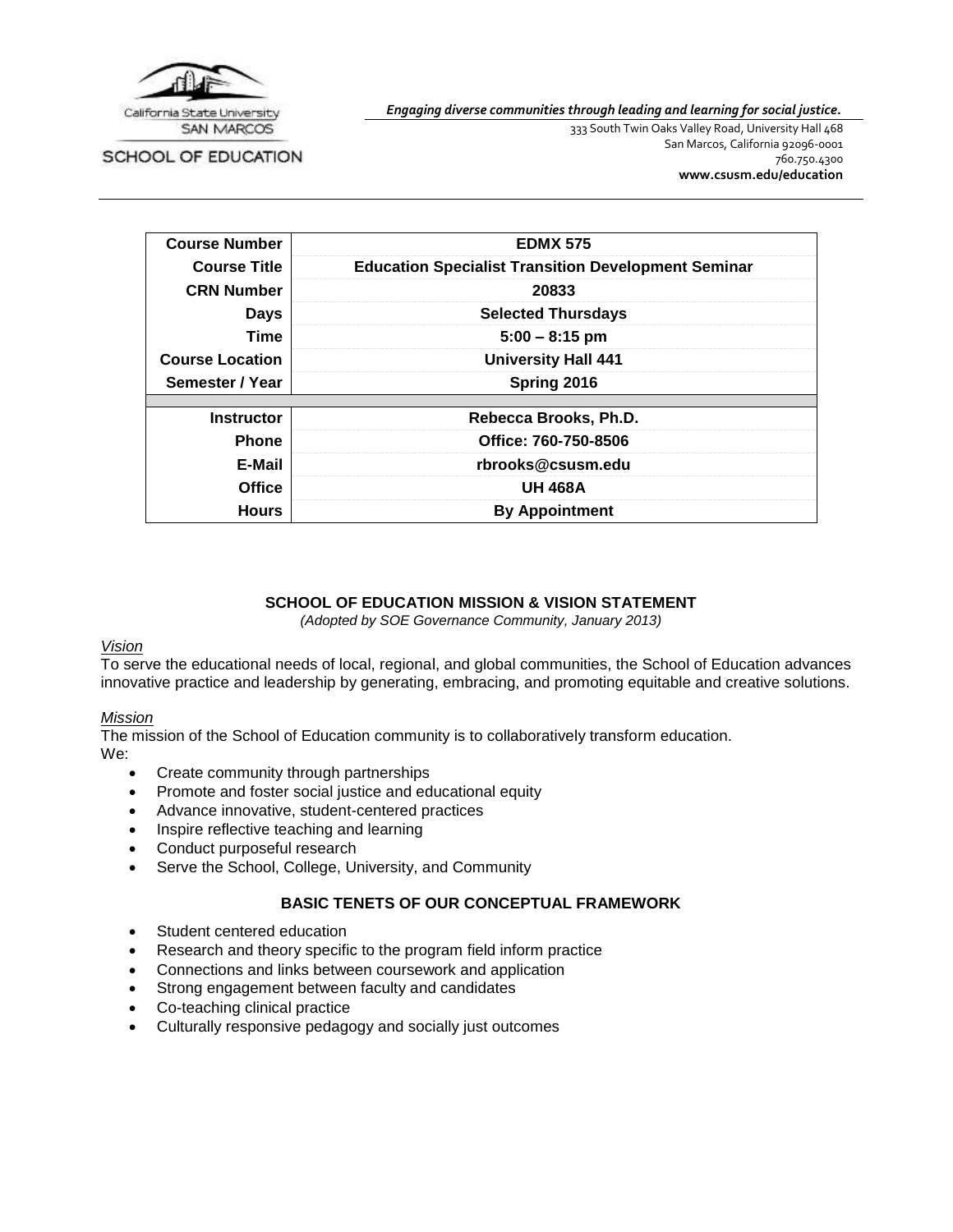# **TABLE OF CONTENTS**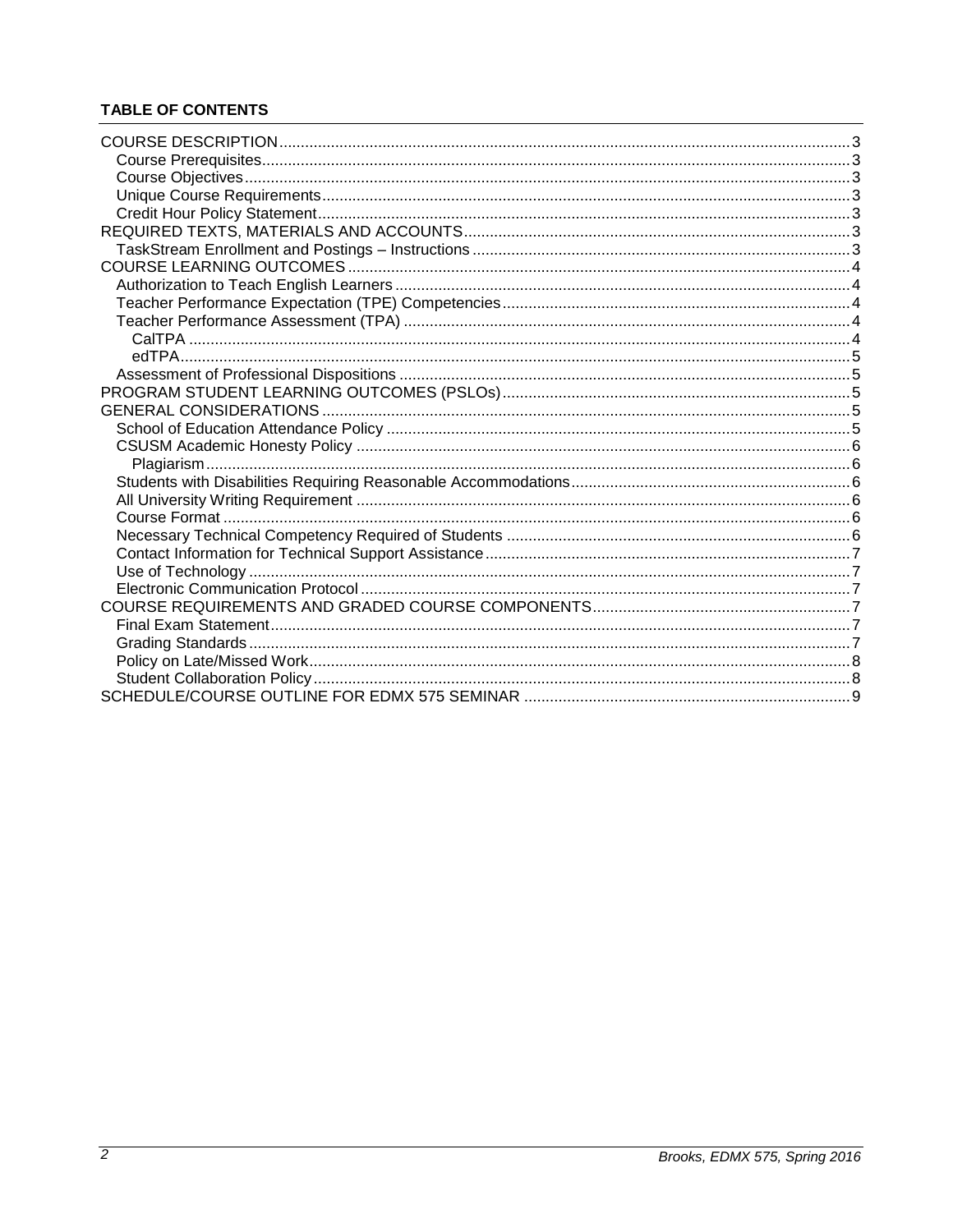#### **COURSE DESCRIPTION**

<span id="page-2-0"></span>Candidates develop an Individualized/Induction Transition Development Plan (ITDP) that summarizes strengths and areas for continued professional growth based upon the Education Specialist Teacher Performance Expectations and field experiences.

#### <span id="page-2-1"></span>**Course Prerequisites**

Candidates will demonstrate proof of successful completion of all four TPA Assessments. Completion of (or recorded waivers) for all coursework required prior to enrollment in EDMX 572 or EDMX 672 is required. *Co requisite: Enrollment in EDMX 572 or EDMX 672*

#### <span id="page-2-2"></span>**Course Objectives**

This course takes place in both virtual and face-to-face environments in which attendance is required. Face-toface in class seminars guide candidates to learn about their strengths and needs for developing growth goals related to future continuing professional development through the following experiences and activities.

#### <span id="page-2-3"></span>**Unique Course Requirements**

Candidates are required to conduct pre-arranged, university approved site observations in specific special education settings as assigned through this course (no more than 18 hrs.), through, EDMX 633 (no more than 7 hrs.), EDMX 622 (no more than 7 hrs. for Concurrent, no more than 14 hrs. for Add-On) and EDMX 627 (no more than 2 hrs. )as well as arranged times with clinical practice coordinator.

#### <span id="page-2-4"></span>**Credit Hour Policy Statement**

Per the University Credit Hour Policy:

- Courses with face-to-face instruction (including activity and laboratory modes of instruction) must include a statement to the effect that students are expected to spend a minimum of two hours outside of the classroom each week for each unit of credit engaged in learning. For courses with a "lecture" mode of instruction over an entire semester, each unit of credit corresponds to an 'hour' of class-time and two hours of student learning outside of class. For activity and laboratory modes of instruction, depending on the particular instructional mode, each unit of credit corresponds to two or three 'hours' of class-time, and two hours of student learning outside of class. This formula applies to this course inasmuch as it serves as a companion seminar to full time Education Specialist Clinical Practice.
- EDMX 575 is a Hybrid course, and as such, requires the combination of face-to-face time as well as out-of-class time associated with the face-to-face sessions. The combination of face-to-face time, outof-class online and field time associated with the course totals to at least the minimum 45 hours per unit of credit.

## **REQUIRED TEXTS, MATERIALS AND ACCOUNTS**

<span id="page-2-5"></span>NO textbooks are required for this course.

Access to the Cougar Course (EDMX 575 – 20833) is required, as well an account with Taskstream.

Taskstream.com is the website for candidates to renew or establish an account for purposes of assessment and verification of both Teacher Performance Assessments and Professional Dispositions.

#### <span id="page-2-6"></span>**TaskStream Enrollment and Postings – Instructions**

The School of Education uses TaskStream to manage candidates' TPE, clinical practice, signature assignment, and disposition assessments. Candidates must be enrolled in TaskStream throughout the Mild/Moderate and Moderate/Severe Education Specialist program(s). Enrollment fees are paid by going to [www.taskstream.com](https://bl2prd0510.outlook.com/owa/redir.aspx?C=BCCRQqSYiUGfF8D5o1hWda_4K252ddAIWfHJ-9hEDukuBafQrA7uFT9QzjT3BGXTnuKNALZtCyo.&URL=http%3a%2f%2fwww.taskstrem.com%2f) and registering for at least one year. Concurrent candidates and candidates completing both the Mild/Moderate and Moderate/Severe credentials should enroll for at least two years.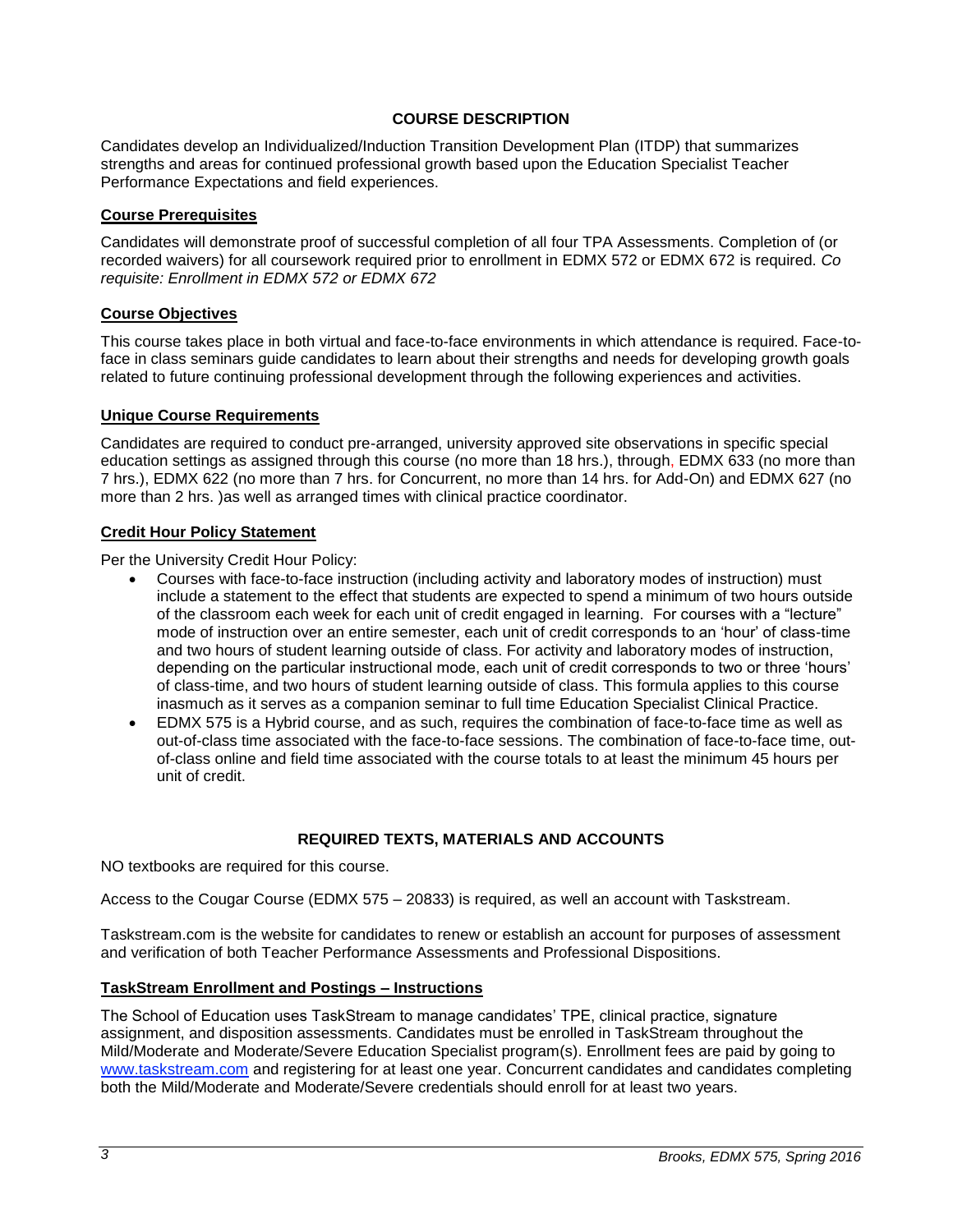After enrolling, access the Education Specialist program - *Prelim Mild/Mod & Mod/Sev Ed Spec Credential* by going to your home page, finding the Self-Enrollment area and clicking the *Enter Code* button. Then **enter**  *edspecialist* **as the program code**. If this is the correct program, click the *Enroll* button. The Education Specialist program now will show up on your TaskStream home page when you log in. Be sure to note your own exact enrollment name and password.

## **COURSE LEARNING OUTCOMES**

<span id="page-3-0"></span>Upon successful completion of this course, students will have completed:

- 1) Development of an Individualized/Induction Transition Development Plan (ITDP) describing a candidate's strengths and professional growth goals, including specific emphasis for future professional development, study, and/or experiences.
- 2) Completion of the Cal State San Marcos Preliminary Education Specialist Teaching Performance Expectations (ES TPEs) Clinical Practice Assessment with descriptions of artifacts of knowledge and skills demonstrated; and
- 3) Completion of the requisite (minimum of five) Special Education Field Experience Reflection and Time Sheet(s) documenting field experience in a broad range of service delivery options required of the California Commission on Teacher Credentialing (CCTC). (minimum 30 hours).

## <span id="page-3-1"></span>**Authorization to Teach English Learners**

This credential program has been specifically designed to prepare teachers for the diversity of languages often encountered in California public school classrooms. The authorization to teach English learners is met through the infusion of content and experiences within the credential program, as well as additional coursework. Candidates successfully completing this program receive a credential with authorization to teach English learners. *(Approved by CCTC in SB 2042 Program Standards, August 02)*

#### <span id="page-3-2"></span>**Teacher Performance Expectation (TPE) Competencies**

The course objectives, assignments, and assessments have been aligned with the CTC standards for The Multiple Subject and Education Specialist Credential. This course is designed to help teachers seeking a California teaching credential to develop the skills, knowledge, and attitudes necessary to assist schools and district in implementing effective programs for all students. The successful candidate will be able to merge theory and practice in order to realize a comprehensive and extensive educational program for all students. You will be required to formally address the following TPEs in this course:

#### <span id="page-3-3"></span>**Teacher Performance Assessment (TPA)**

Beginning July 1, 2008 all California credential candidates must successfully complete a state-approved Teacher Performance Assessment (TPA), as part of the credential program of preparation. During the 2015-16 academic year the CSUSM credential programs will use either the CalTPA (California Teacher Performance Assessment) or the edTPA (Educative Teacher Performance Assessment).

<span id="page-3-4"></span>Check with your program coordinator to determine which assessment is used for your credential program.

## **CalTPA**

To assist with your successful completion of the CalTPA, a series of informational seminars are offered over the course of the program. TPA related questions and logistical concerns are to be addressed during the seminars. Your attendance to TPA seminars will greatly contribute to your success on the assessment. The CalTPA Candidate Handbook, TPA seminar schedule, and other TPA support materials may be found on the SOE website: <https://www.csusm.edu/soe/currentstudents/tpa.html>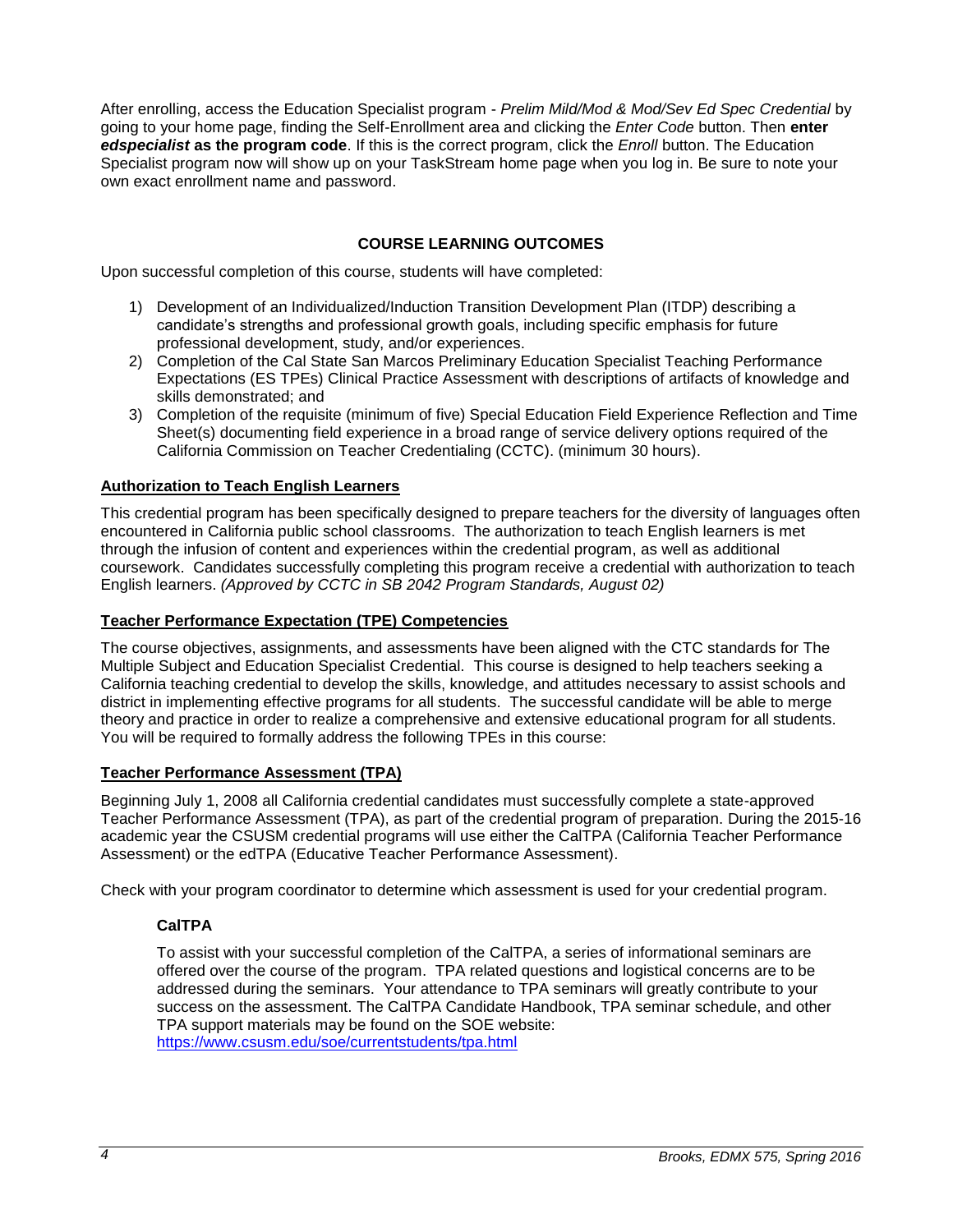## <span id="page-4-0"></span>**edTPA**

Beginning in fall 2015, for newly entering initial candidates, the CSUSM assessment system is the edTPA. To assist with your successful completion of the edTPA, a capstone class is part of your curriculum. In this class edTPA related questions and logistical concerns are addressed. Additional support materials are available on the edTPA website: [http://www.edtpa.com/PageView.aspx?f=GEN\\_Candidates.html](http://www.edtpa.com/PageView.aspx?f=GEN_Candidates.html)

Additionally, to support your success in your credential program and with TPA, SOE classes use common pedagogical language, lesson plans (lesson designs), and unit plans (unit designs).

#### <span id="page-4-1"></span>**Assessment of Professional Dispositions**

Assessing a candidate's dispositions within a professional preparation program is recognition that teaching and working with learners of all ages requires not only specific content knowledge and pedagogical skills, but positive attitudes about multiple dimensions of the profession. The School of Education (SOE) has identified six dispositions – *social justice and equity, collaboration, critical thinking, professional ethics, reflective teaching and learning, and life-long learning*—and developed an assessment rubric. For each dispositional element, there are three levels of performance - *unacceptable*, *initial target*, and *advanced target*. The description and rubric for the three levels of performance offer measurable behaviors and examples.

The assessment is designed to provide candidates with ongoing feedback for their growth in professional dispositions and includes a self-assessment by the candidate. The dispositions and rubric are presented, explained and assessed in one or more designated courses in each program as well as in clinical practice. Based upon assessment feedback candidates will compose a reflection that becomes part of the candidate's Teaching Performance Expectation portfolio. Candidates are expected to meet the level of *initial target* during the program.

## **PROGRAM STUDENT LEARNING OUTCOMES (PSLOs)**

<span id="page-4-2"></span>Though this course, candidates are informed of the ES TPEs and other expectations for their performance in clinical practice inclusive of the summative assessment of their performance in EDMX 572 (or EDMX 672 for interns) and other special education field experiences document in the Special Education Field Experience Log. Candidates are guided to reflect upon their developing knowledge and skill with regard to Education Specialist program standards and their application of the ES TPEs through the completion with cooperating teacher and University Supervisor of the Cal State San Marcos Preliminary Education Specialist Teaching Performance Expectations (ES TPEs) Clinical Practice Assessment. Using the *Preliminary Mild/Moderate Education Specialist Induction Transition Development Plan* form, each candidate identifies strengths, growth areas, and future options for post-credential professional development experiences and learning opportunities. The plan is signed by the candidate, university supervisor, and clinical practice cooperating teacher and delivered to the program coordinator or designee and the candidate receives a letter of recommendation for the awarding of the credential, also signed by the candidate, university supervisor, and cooperating teacher.

## **GENERAL CONSIDERATIONS**

## <span id="page-4-4"></span><span id="page-4-3"></span>**School of Education Attendance Policy**

Due to the dynamic and interactive nature of courses in the School of Education, all candidates (course participants) are expected to attend all classes and participate actively. At a minimum, candidates (course participants) must attend more than 80% of class time, or s/he may not receive a passing grade for the course at the discretion of the instructor. Individual instructors may adopt more stringent attendance requirements. Should the candidate (course participants) have extenuating circumstances, s/he should contact the instructor as soon as possible. *(Adopted by the COE Governance Community, December, 1997).*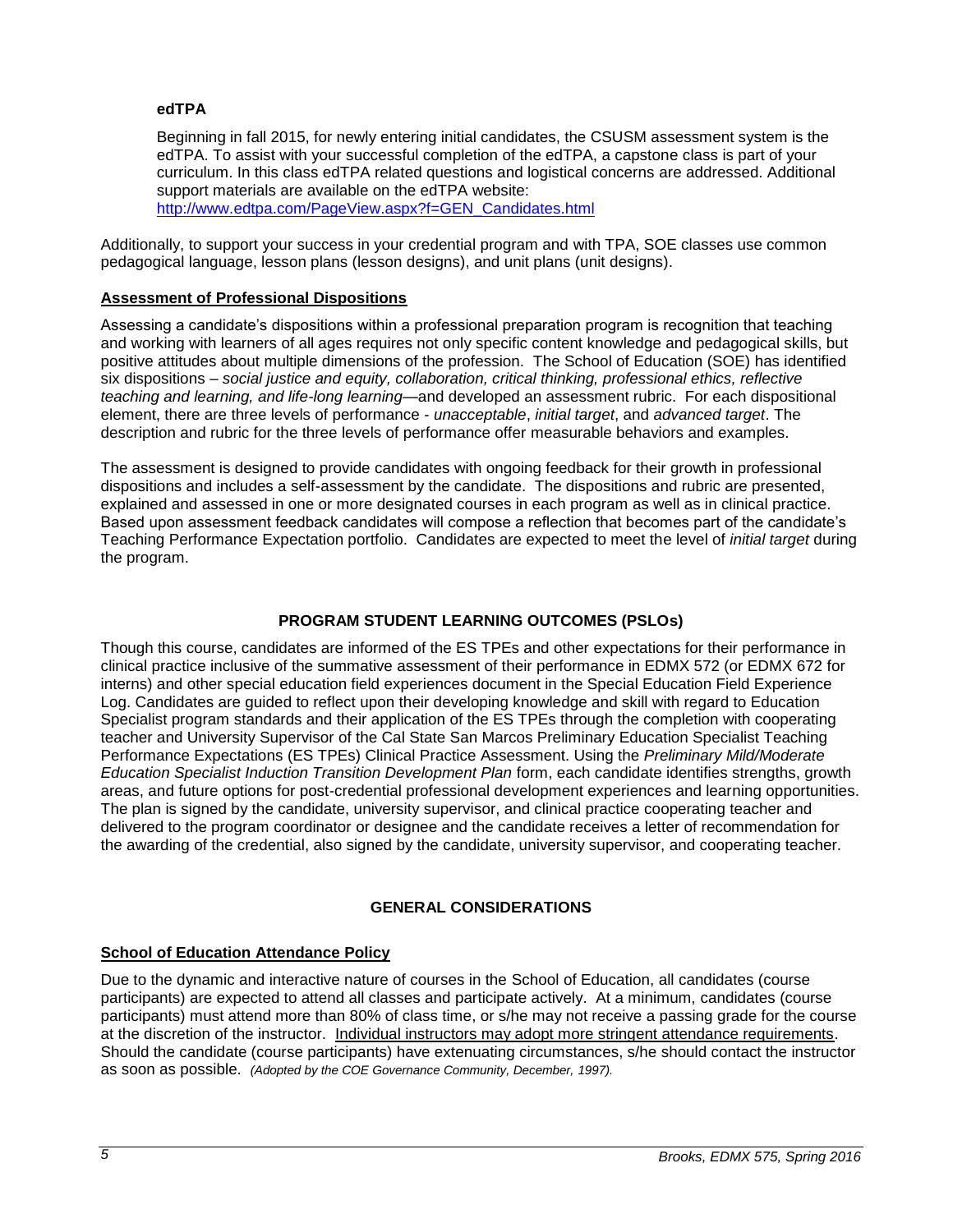**EDMX 575 convenes for 4 face to face** seminars per term; an 80% attendance rate requires attendance at all four (4) class sessions in order to pass this course.

## <span id="page-5-0"></span>**CSUSM Academic Honesty Policy**

Students will be expected to adhere to standards of academic honesty and integrity, as outlined in the Student Academic Honesty Policy. All assignments must be original work, clear and error-free. All ideas/material that are borrowed from other sources must have appropriate references to the original sources. Any quoted material should give credit to the source and be punctuated accordingly.

Academic Honesty and Integrity: Students are responsible for honest completion and representation of their work. Your course catalog details the ethical standards and penalties for infractions. There will be zero tolerance for infractions. If you believe there has been an infraction by someone in the class, please bring it to the instructor's attention. The instructor reserves the right to discipline any student for academic dishonesty, in accordance with the general rules and regulations of the university. Disciplinary action may include the lowering of grades and/or the assignment of a failing grade for an exam, assignment, or the class as a whole. Incidents of Academic Dishonesty will be reported to the Dean of Students. Sanctions at the University level may include suspension or expulsion from the University.

Refer to the full Academic Honesty Policy at:

<span id="page-5-1"></span>[http://www.csusm.edu/policies/active/documents/Academic\\_Honesty\\_Policy.html](http://www.csusm.edu/policies/active/documents/Academic_Honesty_Policy.html)

#### **Plagiarism**

As an educator, it is expected that each candidate (course participant) will do his/her own work, and contribute equally to group projects and processes. **Plagiarism or cheating is unacceptable under any circumstances.** If you are in doubt about whether your work is paraphrased or plagiarized see the Plagiarism Prevention for Students website [http://library.csusm.edu/plagiarism/index.html.](http://library.csusm.edu/plagiarism/index.html) If there are questions about academic honesty, please consult the University catalog.

#### <span id="page-5-2"></span>**Students with Disabilities Requiring Reasonable Accommodations**

Students with disabilities who require reasonable accommodations must be approved for services by providing appropriate and recent documentation to the Office of Disabled Student Services (DSS). This office is located in Craven Hall 4300, and can be contacted by phone at (760) 750-4905, or TTY (760) 750-4909. Students authorized by DSS to receive reasonable accommodations should meet with their instructor during office hours or, in order to ensure confidentiality, in a more private setting.

#### <span id="page-5-3"></span>**All University Writing Requirement**

The EDMX 575 course ensures that the university's minimum 2,500-word per course writing requirement is met by candidates through the completion of:

- 1) The Preliminary Education Specialist Teaching Performance Expectations Portfolio (TPEs)
- 2) Special Education Broad Range of Service Observation Field Experience Reflection
- 3) The Individualized Transition Development Plan

## <span id="page-5-4"></span>**Course Format**

The course will convene for 4 dates as stated in the course schedule, with online tasks due in the intervening weeks. These tasks and assignments are to be submitted in Cougar Courses as they correspond to the weekly module. These are clearly presented both in the written schedule and in the Cougar Course.

## <span id="page-5-5"></span>**Necessary Technical Competency Required of Students**

A fully functioning laptop is required for class sessions and for online coursework. Additionally, candidates must possess the ability to utilize MS Word document functions as well as Excel spreadsheets for scheduling purposes in a professional setting. Free online training is available to candidates through the Cougar App in the CSUSM website.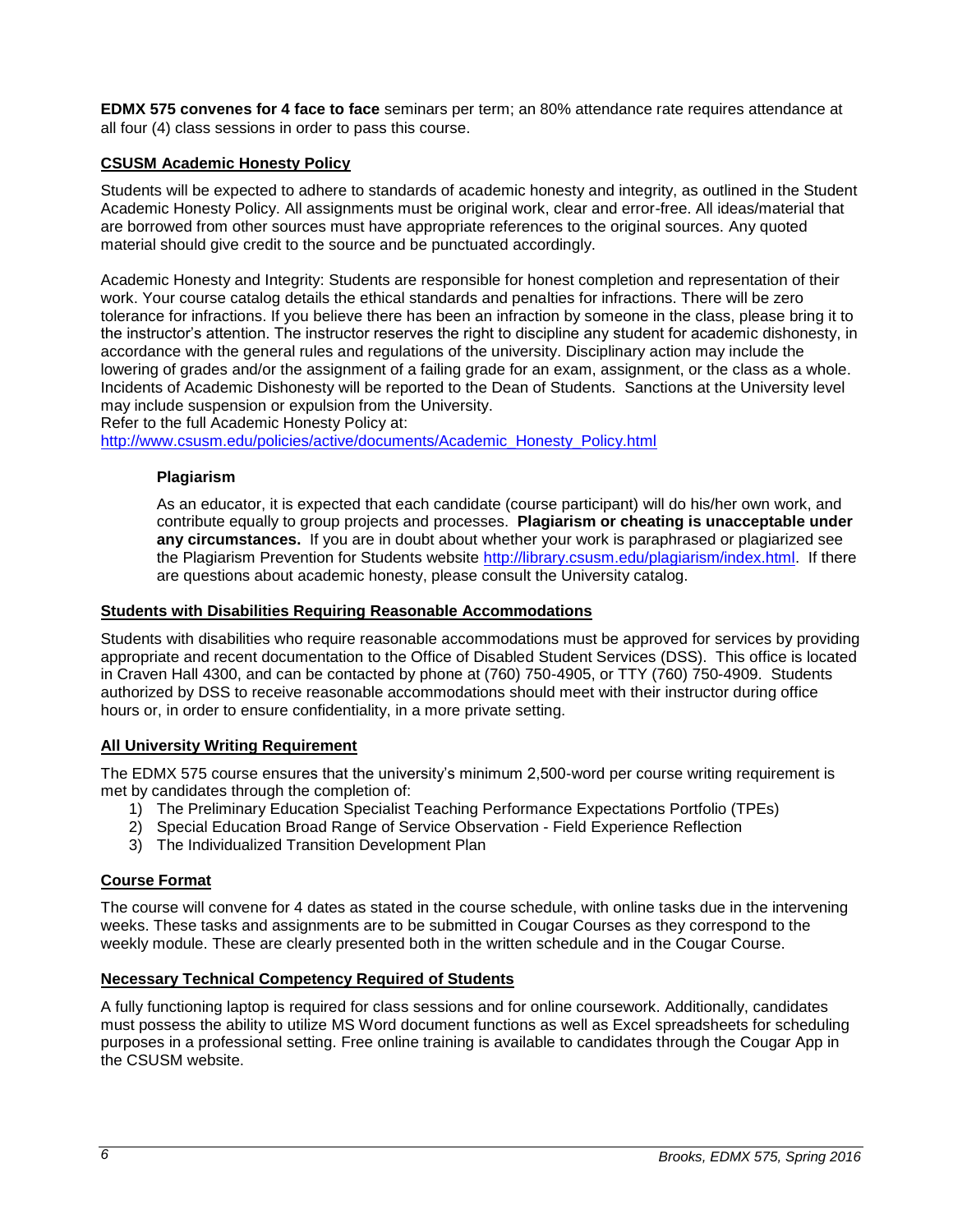## <span id="page-6-0"></span>**Contact Information for Technical Support Assistance**

CSUSM Help Desk for students is located on the second level of the Kellogg Library and at <http://www.csusm.edu/sth/>

## <span id="page-6-1"></span>**Use of Technology**

Candidates (course participants) are expected to demonstrate competency in the use of various forms of technology (i.e. word processing, electronic mail, Moodle, use of the Internet, and/or multimedia presentations). Specific requirements for course assignments with regard to technology are at the discretion of the instructor. Keep a digital copy of all assignments for use in your teaching portfolio. All assignments will be submitted online, and some will be submitted in hard copy as well. Details will be given in class.

## <span id="page-6-2"></span>**Electronic Communication Protocol**

Electronic correspondence is a part of your professional interactions. If you need to contact the instructor, email is often the easiest way to do so. It is my intention to respond to all received e-mails in a timely manner. Please be reminded that e-mail and on-line discussions are a very specific form of communication, with their own nuances and etiquette. For instance, electronic messages sent in all upper case (or lower case) letters, major typos, or slang, often communicate more than the sender originally intended. With that said, please be mindful of all e-mail and on-line discussion messages you send to your colleagues, to faculty members in the School of Education, or to persons within the greater educational community. All electronic messages should be crafted with professionalism and care.

Things to consider:

- Would I say in person what this electronic message specifically says?
- How could this message be misconstrued?
- Does this message represent my highest self?
- Am I sending this electronic message to avoid a face-to-face conversation?

In addition, if there is ever a concern with an electronic message sent to you, please talk with the author in person in order to correct any confusion.

## **COURSE REQUIREMENTS AND GRADED COURSE COMPONENTS**

## <span id="page-6-4"></span><span id="page-6-3"></span>**Final Exam Statement**

There is no final examination scheduled for this course. The ITDP, TPEs and Professional Dispositions shall serve as authentic assessment for all candidates.

## <span id="page-6-5"></span>**Grading Standards**

## Credit/No Credit

To receive credit for the course, candidates must attend all 4 face-to-face sessions and successfully complete AND submit written documents as well as meet the following requirements *(please notify professor as soon as possibly if you have extenuating circumstances).* 

Engagement in reflective discussions linking content mastery experiences with classroom teaching experiences;

- Completion of the Cal State San Marcos Preliminary Education Specialist Teaching Performance Expectations (ES TPEs) Clinical Practice Assessment with artifacts of knowledge and skills demonstrated;
- Completion of the Special Education Broad Range of Service Observation Field Experience Reflection documenting field experience in a broad range of service delivery options.
- Development of the Individual/Induction Transition Development Plan (ITDP) which describes a candidate's strengths and professional growth needs, including specific emphasis for future professional development, study, and/or experiences.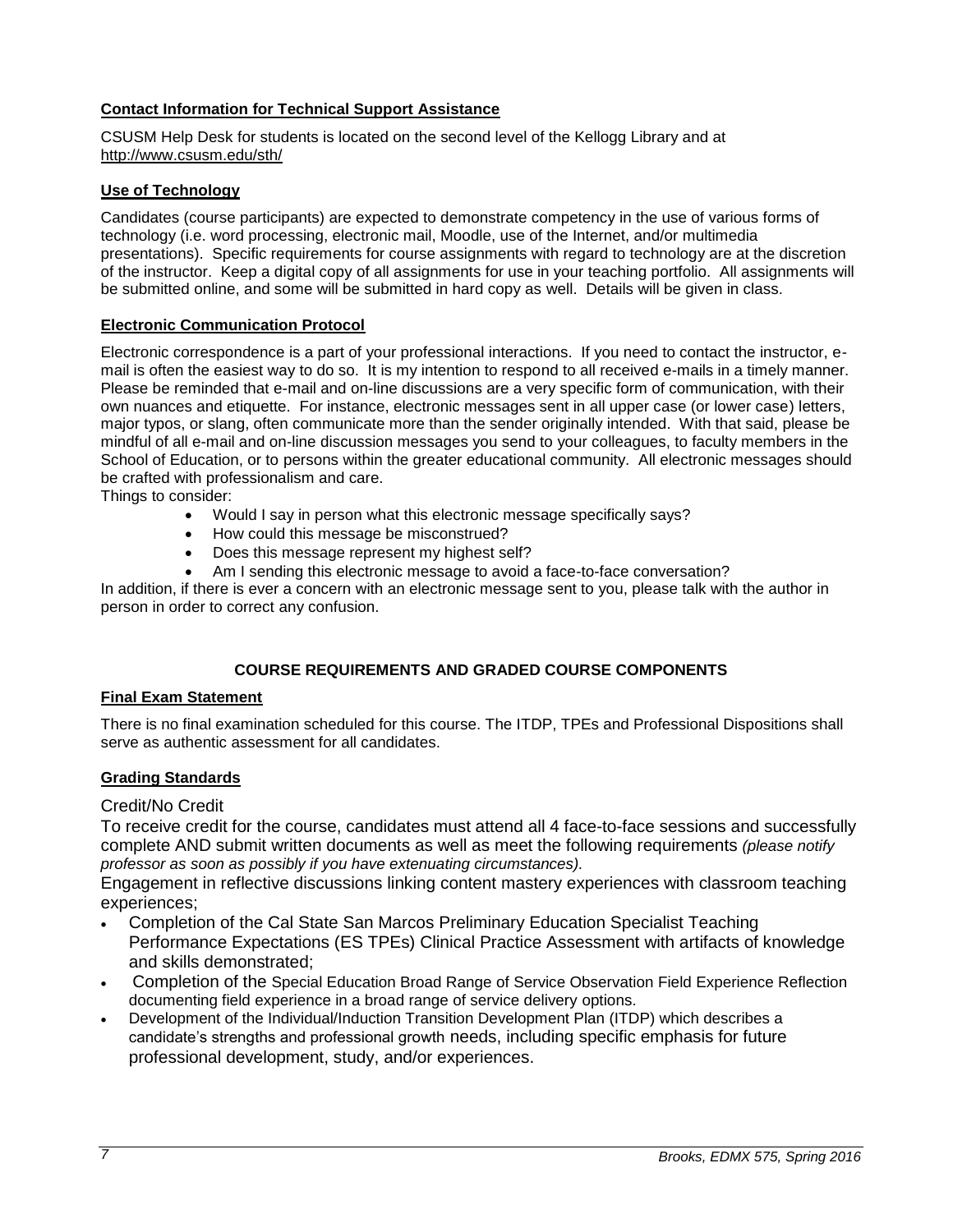| <b>Assignment</b>                                          | <b>Points</b> |
|------------------------------------------------------------|---------------|
| Data & Photo in CC (GTKY-Getting to Know You)              | 5             |
| <b>SWOT</b>                                                | 10            |
| <b>Breadth of Experience Reflections</b>                   | 25            |
| (To equal 30 hours of Special Education exposure in varied |               |
| settings)                                                  |               |
| Breadth of Experience Timesheet(s)                         | 10            |
| Individual Transition Development Plan (ITDP)              | 20            |
| <b>Professional Dispositions</b>                           | 10            |
| Attendance, Participation, Collaboration (5 pts/ session)  | 20            |
| <b>TOTAL</b>                                               | 100           |

# <span id="page-7-0"></span>**Policy on Late/Missed Work**

Work is due as stated on the course schedule and on the companion Cougar Course. Late work subject to lower scores.

## <span id="page-7-1"></span>**Student Collaboration Policy**

Student work for this seminar course is necessarily conducted on an individual basis.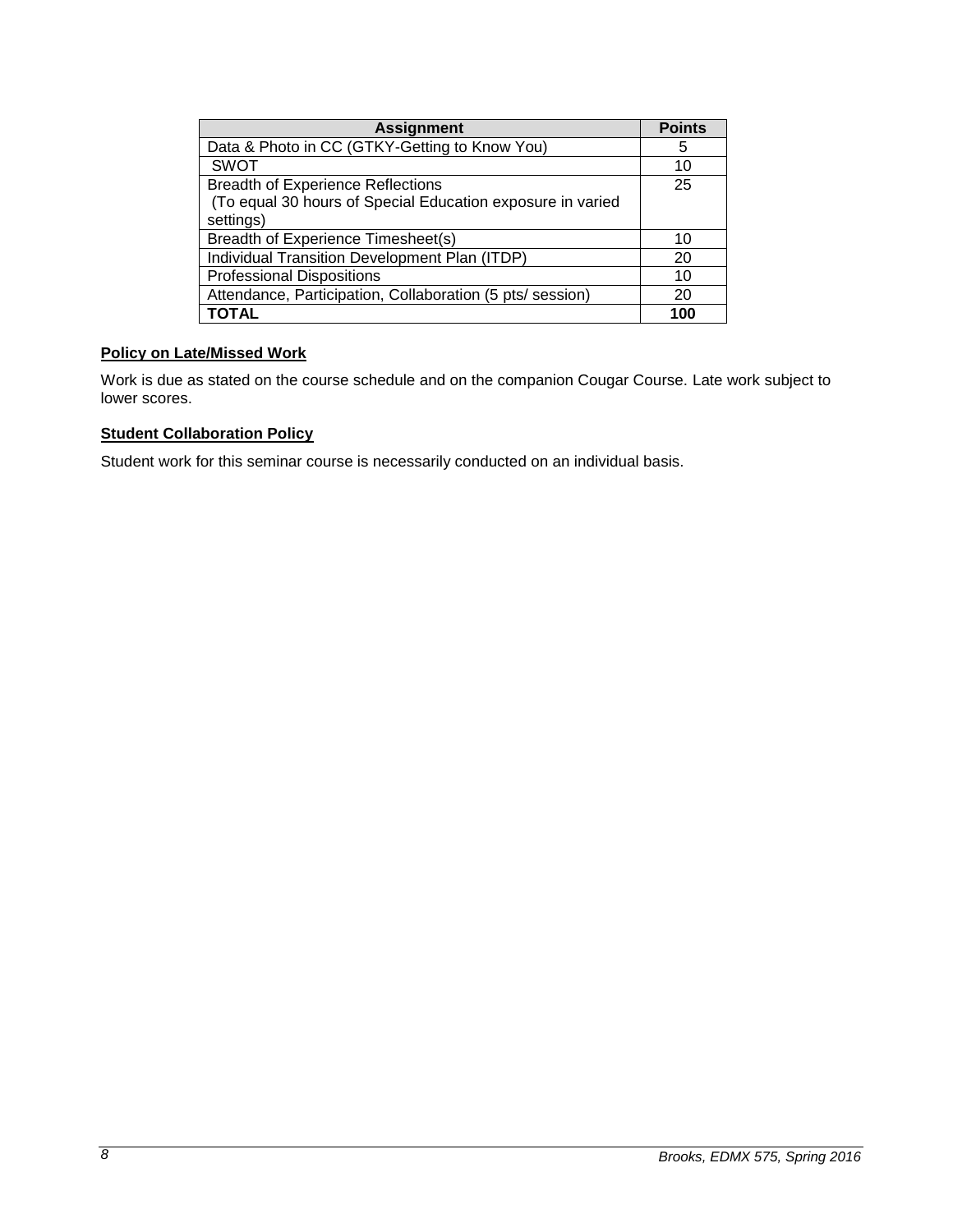## **SCHEDULE/COURSE OUTLINE FOR EDMX 575 SEMINAR**

# **The instructors reserve the right to modify the schedule**

<span id="page-8-0"></span>

| <b>Week</b>  | <b>DATES</b>                       | <b>CLASS ACTIVITY/TOPIC DESCRIPTION</b>                                                                                                                                                                                                                                                                                                                                                                                                                                                                                                                                                                                                                                                                                                                                                                      | <b>DUE</b>                                                                                                   |
|--------------|------------------------------------|--------------------------------------------------------------------------------------------------------------------------------------------------------------------------------------------------------------------------------------------------------------------------------------------------------------------------------------------------------------------------------------------------------------------------------------------------------------------------------------------------------------------------------------------------------------------------------------------------------------------------------------------------------------------------------------------------------------------------------------------------------------------------------------------------------------|--------------------------------------------------------------------------------------------------------------|
| 1            | 1/28<br>In Class<br><b>Seminar</b> | Introduction to Class: Review of Syllabus, Assignments,<br>Clinical Practice Placements, and Breadth of Experience (BoE)<br><b>Observations</b>                                                                                                                                                                                                                                                                                                                                                                                                                                                                                                                                                                                                                                                              | <b>Read Syllabus</b>                                                                                         |
| $\mathbf{2}$ | Online<br>2/4                      | Complete personal information on<br>$\bullet$<br>Individualized/Induction Transition Development Plan<br>(ITDP)<br>Give ITDP to Cooperating Teacher (C.T.) and University<br>$\bullet$<br>Supervisor (U.S.); discuss, seek feedback<br>Review and Begin Professional Dispositions in Task<br>$\bullet$<br>Stream<br>Complete the Special Education Broad Range of Service<br>$\bullet$<br>Observation - Field Experience Reflection form & Special<br>Education Field Experience Time Sheet for each BoE<br>observation you have completed<br>Complete Strengths, Weaknesses, Opportunities,<br>$\bullet$<br>Threats (SWOT) Reading and Template on Cougar<br>Courses<br><b>Review Preliminary Education Specialist Teaching</b><br>$\bullet$<br>Performance Expectations (ES TPEs) and document<br>evidence | Getting to Know You<br>& Profile Photo<br>Submit on Cougar<br>Courses                                        |
| $\mathbf{3}$ | 2/11<br>In Class<br><b>Seminar</b> | Bring completed Strengths, Weaknesses, Opportunities,<br>$\bullet$<br>Threats (SWOT) Template to review and share in class<br>Professional Growth Web Quest--brainstorm for post<br>$\bullet$<br>credential options<br>Professional Dispositions (bring laptop to work on during<br>$\bullet$<br>class)<br>Continue documenting evidence of TPEs<br>$\bullet$                                                                                                                                                                                                                                                                                                                                                                                                                                                | <b>SWOT Template</b><br>& at least 1 Field<br><b>Experience Reflection</b><br>Submit on Cougar<br>Courses    |
| 4            | <b>Online</b><br>2/18              | Continue completing Field Experience Reflections and<br>$\bullet$<br>Time Sheets for each observation<br>Continue working on Professional Dispositions<br>$\bullet$<br>Continue documenting evidence of TPEs<br>$\bullet$                                                                                                                                                                                                                                                                                                                                                                                                                                                                                                                                                                                    | At least a total of 2<br><b>Field Experience</b><br><b>Reflections</b><br>Submit on<br><b>Cougar Courses</b> |
| 5            | Online<br>2/25                     | Continue completing Field Experience Reflections and<br>$\bullet$<br>Time Sheets for each observation<br>Complete initial strengths and growth needs on ITDP<br>$\bullet$<br>Share ITDP with C.T. and U.S.; discuss, seek feedback<br>Continue documenting evidence of TPEs<br>$\bullet$                                                                                                                                                                                                                                                                                                                                                                                                                                                                                                                     | At least a total of 3<br><b>Field Experience</b><br><b>Reflections</b><br>Submit on Cougar<br>Courses        |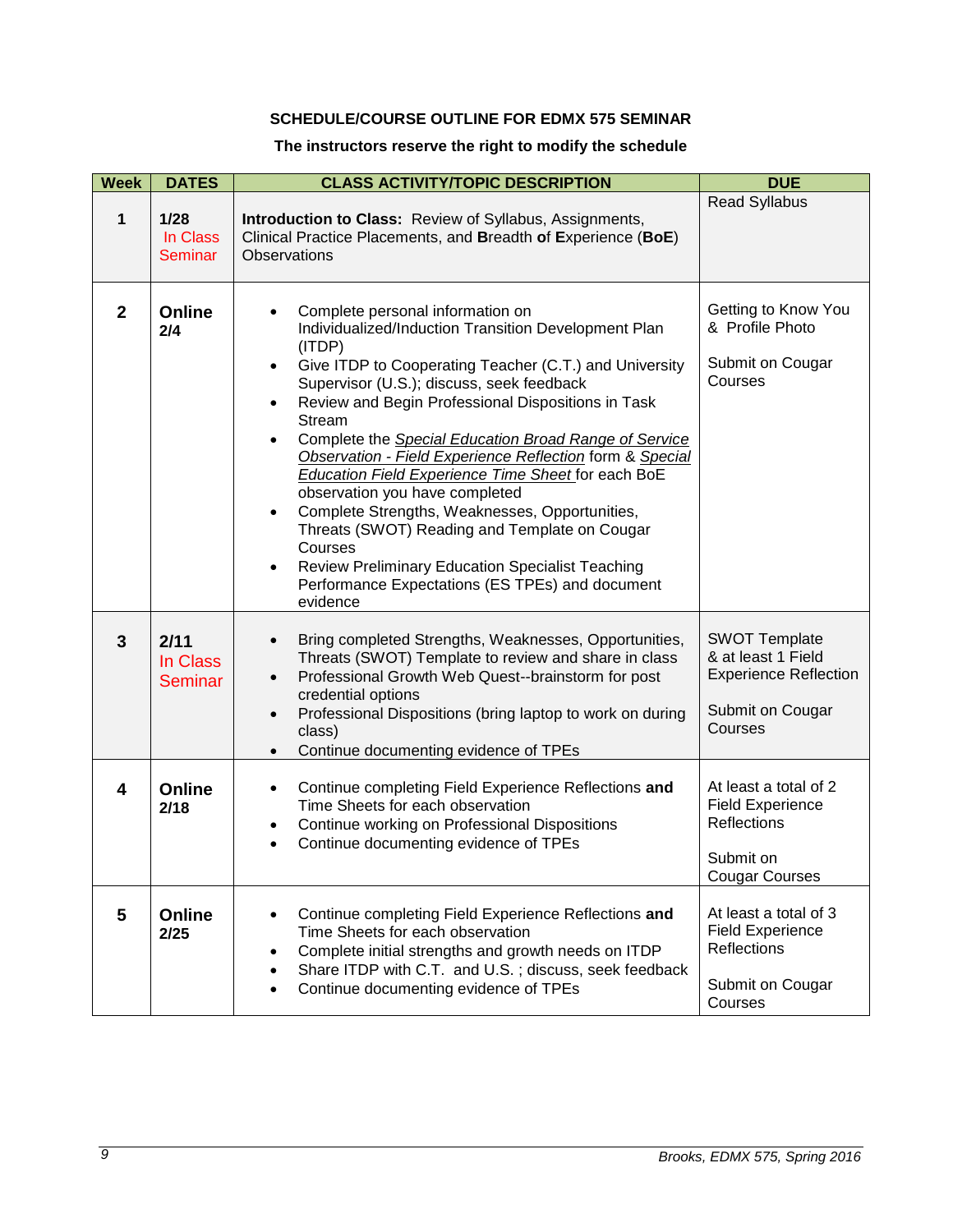| 6                       | <b>Online</b><br>3/3                                | Continue completing Field Experience Reflections and<br>$\bullet$<br>Time Sheets for each observation<br>Continue documenting evidence of TPEs<br>$\bullet$<br>Work with your C.T. and U.S. to complete TPEs and<br>$\bullet$<br><b>ITDP</b>                                 | At least a total of 4<br><b>Field Experience</b><br><b>Reflections</b><br>Submit on Cougar<br>Courses                                    |
|-------------------------|-----------------------------------------------------|------------------------------------------------------------------------------------------------------------------------------------------------------------------------------------------------------------------------------------------------------------------------------|------------------------------------------------------------------------------------------------------------------------------------------|
| $\overline{\mathbf{z}}$ | <b>Online</b><br>3/10                               | Continue documenting evidence of TPEs<br>$\bullet$                                                                                                                                                                                                                           | At least a total of 5<br><b>Field Experience</b><br><b>Reflections</b><br>Submit on Cougar                                               |
|                         |                                                     |                                                                                                                                                                                                                                                                              | Courses                                                                                                                                  |
| 8                       | <b>Online</b><br>3/17<br>In Class<br><b>Seminar</b> | Professional Dispositions & ITDP<br>$\bullet$<br>Work on the specific areas inside your ITDP<br>$\bullet$<br>Continue documenting evidence of TPEs<br>$\bullet$                                                                                                              |                                                                                                                                          |
| 9                       | 3/24                                                | <b>SPRING BREAK</b>                                                                                                                                                                                                                                                          |                                                                                                                                          |
| 10                      | 3/31                                                | <b>Cesar Chavez Day</b>                                                                                                                                                                                                                                                      |                                                                                                                                          |
| 11                      | <b>Online</b><br>4/7                                | FINISH and SUBMIT:<br>Professional Dispositions on Task Stream<br>$\bullet$<br>All Field Experience Reflection<br>$\bullet$                                                                                                                                                  | <b>ALL Field Experience</b><br><b>Reflections (Cougar</b><br>Courses)<br><b>ALL</b> Professional<br><b>Dispositions</b> (Task<br>Stream) |
| 12                      | <b>Online</b><br>4/14                               | Continue documenting evidence of TPEs<br>Continue work on ITDP                                                                                                                                                                                                               |                                                                                                                                          |
| 13                      | Online<br>4/21                                      | <b>Student Services Credential Review Evaluation</b><br>$\bullet$<br>Continue documenting evidence of TPEs<br>$\bullet$<br>Continue work on ITDP<br>$\bullet$                                                                                                                |                                                                                                                                          |
| 14                      | <b>Online</b><br>4/28                               | Continue documenting evidence of TPEs<br>$\bullet$<br>Continue work on ITDP<br>$\bullet$                                                                                                                                                                                     |                                                                                                                                          |
| 15                      | <b>Online</b><br>5/5                                | Continue documenting evidence of TPEs<br>$\bullet$<br>Share TPEs with C.T. and U.S. for feedback<br>$\bullet$<br>Complete information on ITDP (add in post-credential<br>$\bullet$<br>professional development options)<br>Share ITDP with C.T. and U.S. and seek signatures |                                                                                                                                          |